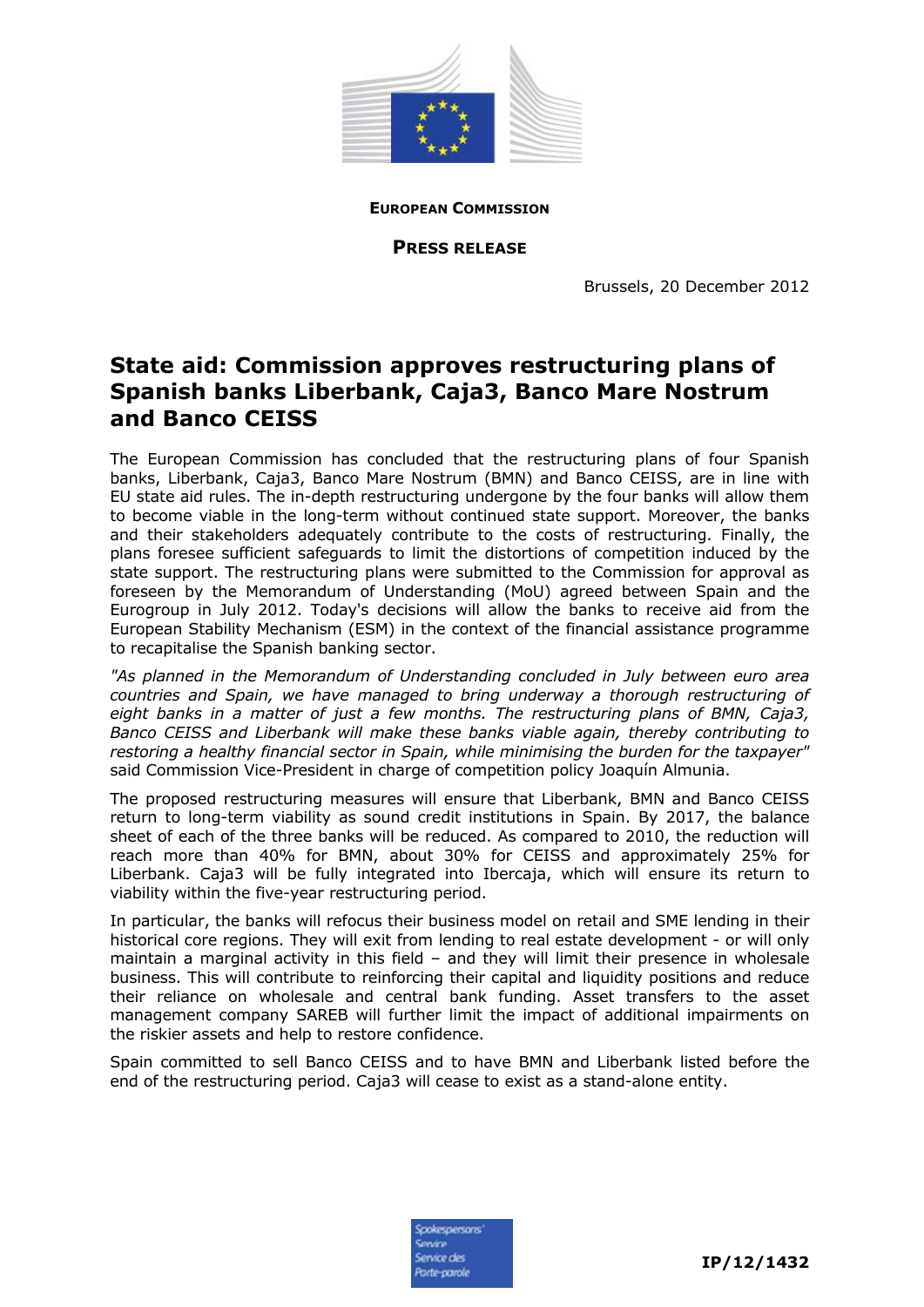Moreover, the absorption of losses borne by the four banks and their stakeholders (i.e. holders of shares and hybrid capital) will ensure, together with the restructuring measures, a satisfactory burden-sharing and an adequate own contribution to the financing of the significant restructuring costs. This reduces the state aid needed by over €2 billion for the four banks.

All banks committed to divest a number of industrial equity stakes and subsidiaries, the proceeds of which will contribute to finance the restructuring and thus limit the need for further aid. The divestments will further limit the distortions of competition brought about by the aid.

Finally, all banks committed to the following measures: limitations on remuneration for State-owned credit institutions; a ban on coupon payments until the burden sharing measures on hybrid instruments have been fully implemented; not advertising the state support nor using it for commercially aggressive practises. An acquisition ban will also apply for Liberbank, Banco CEISS and BMN.

# **Background**

According to the MoU, banks revealing a capital shortfall according to the bottom-up stress test conducted by Oliver Wyman in September 2012 and unable to meet those capital shortfalls privately without having recourse to state aid ("Group 2 banks") needed to submit restructuring or resolution plans, to be approved by the Commission by the end of December 2012. The restructuring plans foresee a series of subordinated liabilities exercises, the transfer of some impaired assets and loans to an asset management company (SAREB) and other management actions, which reduce the banks' capital needs and bring them in line with new regulatory solvency requirements in Spain as of 1 January 2013.

The final capital needs to be covered by public funds from the programme will be  $E124$ million for Liberbank (from €1198 million identified in the stress test), €407 million for Caja3 (from €779 million), €730 million for BMN (from €2 208 million) and €604 million for Banco CEISS (from €2 063 million).

Altogether, the programme funds for these four banks will amount to  $€1$  865 million, representing less than 30% of the  $\epsilon$  6 248 million capital shortfall identified in the stress test. The rest will be covered by the burden sharing exercise (which will provide more than €2 billion in capital), asset sales and other management actions (more than €1 billion) and the transfer of impaired assets and loans to the asset management company SAREB (around €1 billion).

The MoU foresees that ESM resources are paid out to the Spanish Found for Orderly Bank Restructuring (FROB) for the recapitalisation of the banks only after the Commission has approved their restructuring or resolution plans.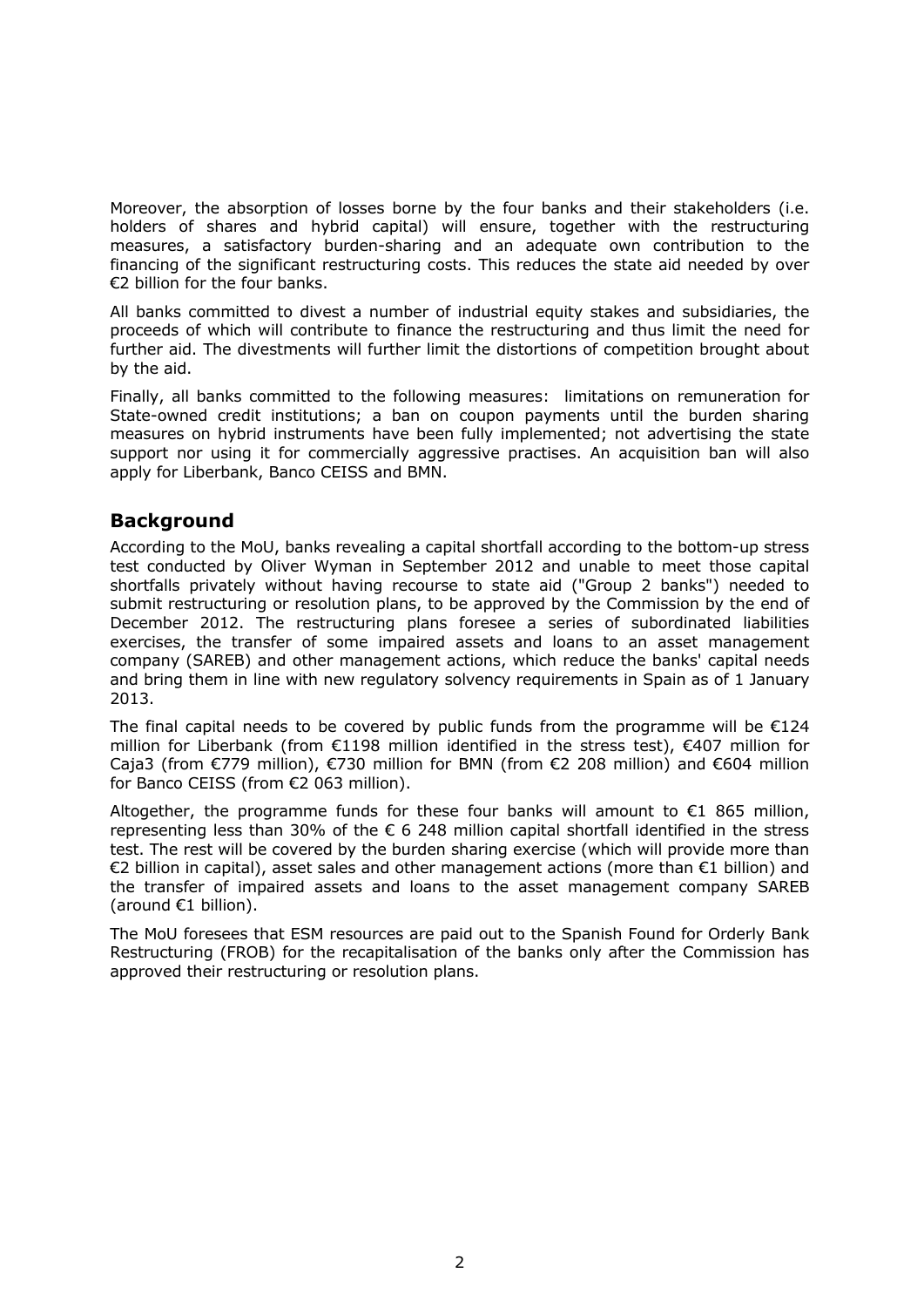## **Liberbank**

Liberbank is a regional Spanish commercial bank operating mainly in Asturias, Cantabria, Extremadura and Castilla La Mancha. It was created in 2011 as the result of the integration of three local saving banks, with total assets in 2011 of €50.7 billion. Liberbank's focus is on retail banking for individuals and SMEs. However, in the expansion period it broadened its business areas, in particular by investing in the real estate and development sector. Liberbank has not needed state aid in the form of capital in the past. It will benefit from a recapitalisation of €124 million in the form of contingent convertible bonds (CoCos) subscribed by the FROB, as well as from a transfer of its impaired assets and loans into SAREB for an aid amount of around  $\epsilon$ 1 000 million. Additionally, it has benefitted from State guarantees on unsecured senior debt under the Spanish bank guarantee scheme (see MEX/12/0629) worth €3 875 million.

## **Caja3**

Caja3 is a regional bank mainly present in Aragón, Burgos and Badajoz, resulting from the integration of three local savings banks in 2010, with total assets of €20.7 billion in 2011. Caja3 was traditionally focused on retail banking for individuals and SMEs. However, in its expansion period it broadened its business areas, in particular by investing in the real estate and development sector. Caja3 will merge with a bank that has received no state aid, Ibercaja, and will be fully integrated. Caja 3 has not previously benefitted from any public recapitalisation. Caja 3 will benefit from a recapitalisation of €407 million in the form of contingent convertible bonds (CoCos) subscribed by the FROB, as well as from a transfer of its impaired assets and loans into SAREB for an aid amount of around €770 million. Additionally, it has benefitted from State guarantees on unsecured senior debt under the Spanish bank guarantee scheme (see [MEX/12/0629\)](http://europa.eu/rapid/press-release_MEX-12-0629_en.htm) worth €654 million.

#### **BMN**

Banco Mare Nostrum is a multi-regional Spanish commercial bank, resulting from the integration of four saving banks in 2010. It operates mainly on the Spanish Mediterranean coast. Traditionally, the bank focused on retail banking for individuals and SMEs. However, in recent years it went through a period of geographical expansion and broadening of its business areas, in particular in the area of real estate development. As from 2010 BMN has benefited from several state aid measures: (i) a recapitalisation of  $\epsilon$ 915 million in the form of convertible preference shares subscribed by the FROB and (ii) State guarantees on unsecured senior debt under the Spanish bank guarantee scheme (see [MEX/12/0629\)](http://europa.eu/rapid/press-release_MEX-12-0629_en.htm) worth €4 424 million. BMN will benefit now from an additional recapitalisation of €730 million in the form of ordinary shares subscribed by the FROB, as well as from a transfer of its impaired assets and loans into SAREB for an aid amount of approximately  $\epsilon$ 2 100 million.

#### **Banco CEISS**

Banco CEISS is a large regional bank with national presence in Spain resulting from a merger of two savings banks in 2010. It is present in all main business segments, with total assets of about €42.3 billion in 2011. As from 2010, Banco CEISS benefited from two state aid measures: (i) a recapitalisation of €525 million in the form of convertible preference shares subscribed by the FROB and (ii) State guarantees on unsecured senior debt under the Spanish bank quarantee scheme (see [MEX/12/0629\)](http://europa.eu/rapid/press-release_MEX-12-0629_en.htm) worth  $\epsilon$ 3 193 million. Banco CEISS will benefit now from an additional recapitalisation of €604 million in the form of ordinary shares subscribed by the FROB, as well as from a transfer of its impaired assets and loans into SAREB for an aid amount of around €717 million.